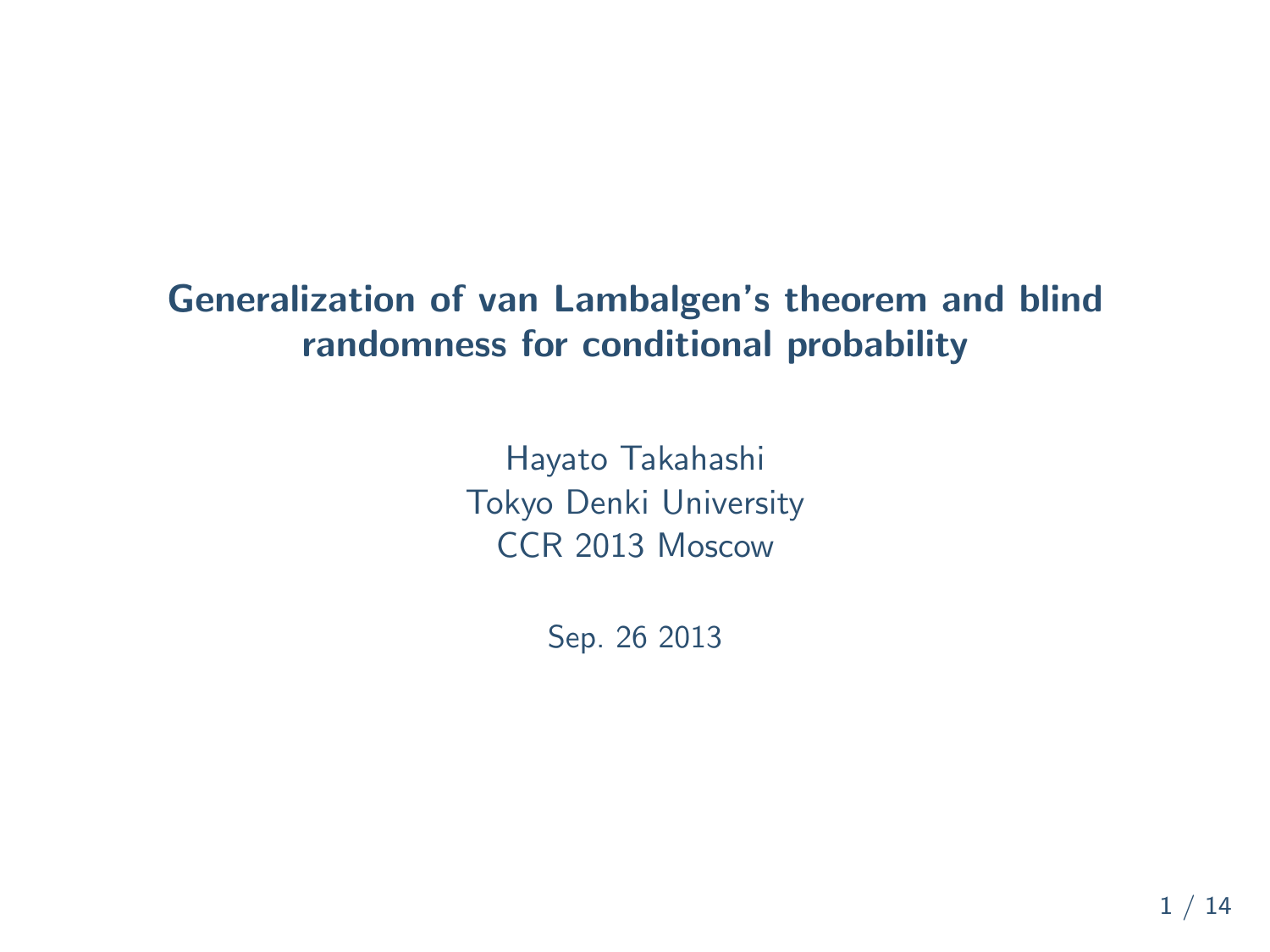

#### **Lambalgen's theorem**

**Conditional** probability Computability of conditional probability Vovk and V'yugin 93 Takahashi 2008, 2011 Blind randomness Main theorem Outline of main theorem Outline of main theorem 2 Outline of main theorem 3 Outline of main theorem 4 Outline of main theorem 5 Reference

# Notation:  $\Omega := \{0, 1\}^\infty \ni x^\infty, y^\infty$ , and  $S := \{0, 1\}^* \ni x, y$ .  $P_U$ : unifrom probability.

## **Theorem 1 (Lambalgen)**

 $(x^{\infty}, y^{\infty})$  *is ML-random w.r.t.*  $P_U \times P_U$ *⇔ y <sup>∞</sup> is ML-random w.r.t. P<sup>U</sup>*  $x^\infty$  *is ML-random w.r.t.*  $P_U$  *relative to*  $y^\infty.$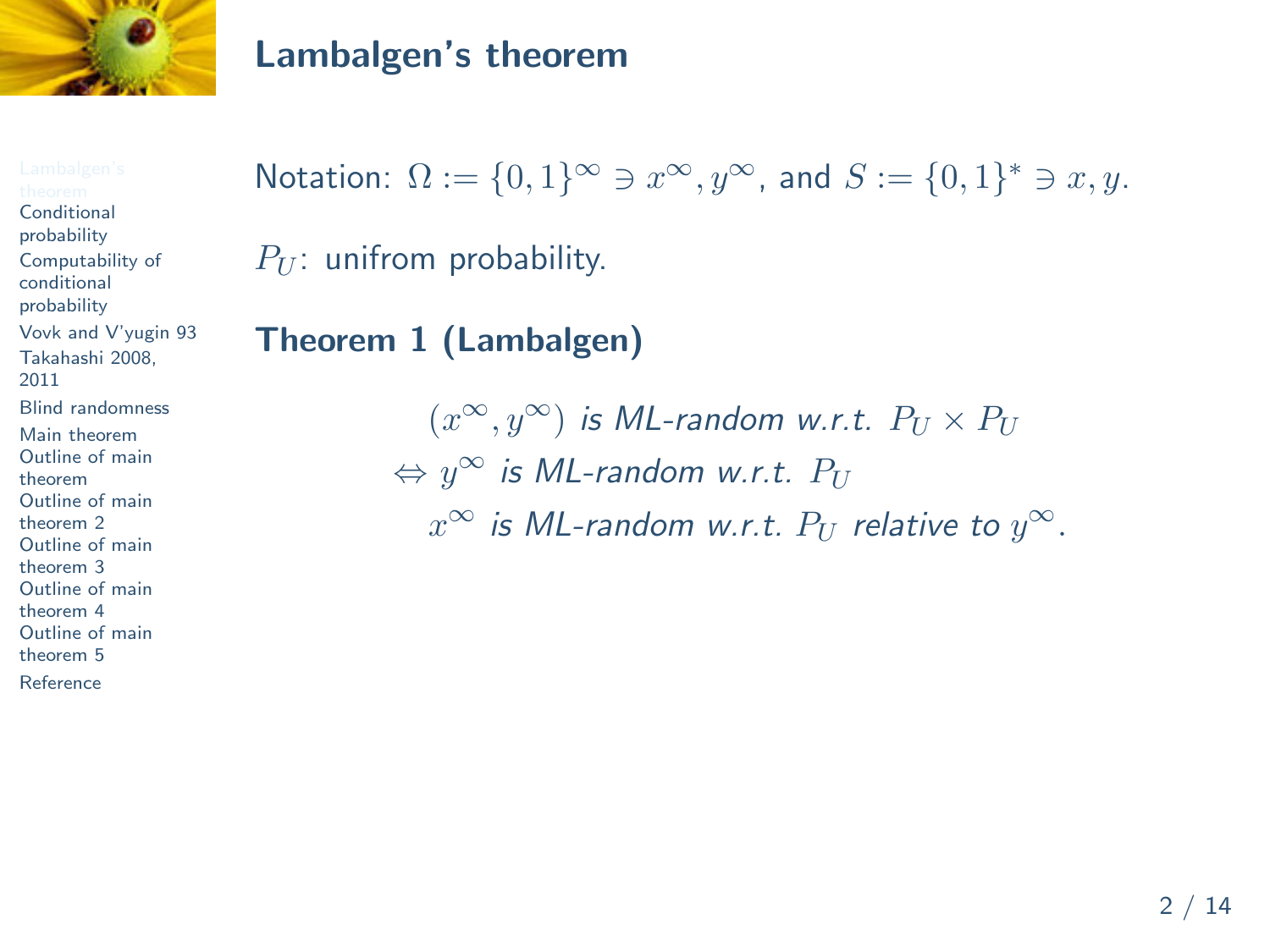

## **Conditional probability**

Lambalgen's theorem Computability of conditional probability Vovk and V'yugin 93 Takahashi 2008, 2011 Blind randomness Main theorem Outline of main theorem Outline of main theorem 2 Outline of main theorem 3 Outline of main theorem 4 Outline of main theorem 5 Reference

*P*: computable probability on  $X \times Y, X = Y = \Omega$ .  $P(x, y) := P(\Delta(x) \times \Delta(y)), \ \Delta(x) := \{x\omega \mid \omega \in \Omega\}.$  $P_X(x) := P(x, \Omega)$ ,  $P_Y(y) := (\Omega, y)$ : marginal distribution

**Theorem 2 (Takahashi 2008)**  $P(x \mid y^\infty) := \lim_{y \to y^\infty} P(x \mid y)$  *exists for all*  $x \in S$  *and for all ML*-random  $y^{\infty}$  *w.r.t.*  $P_Y$ *.*  $P(\cdot \mid y^{\infty})$  *is defined for all ML-random*  $y^{\infty}$  *w.r.t.*  $P_Y$ *.*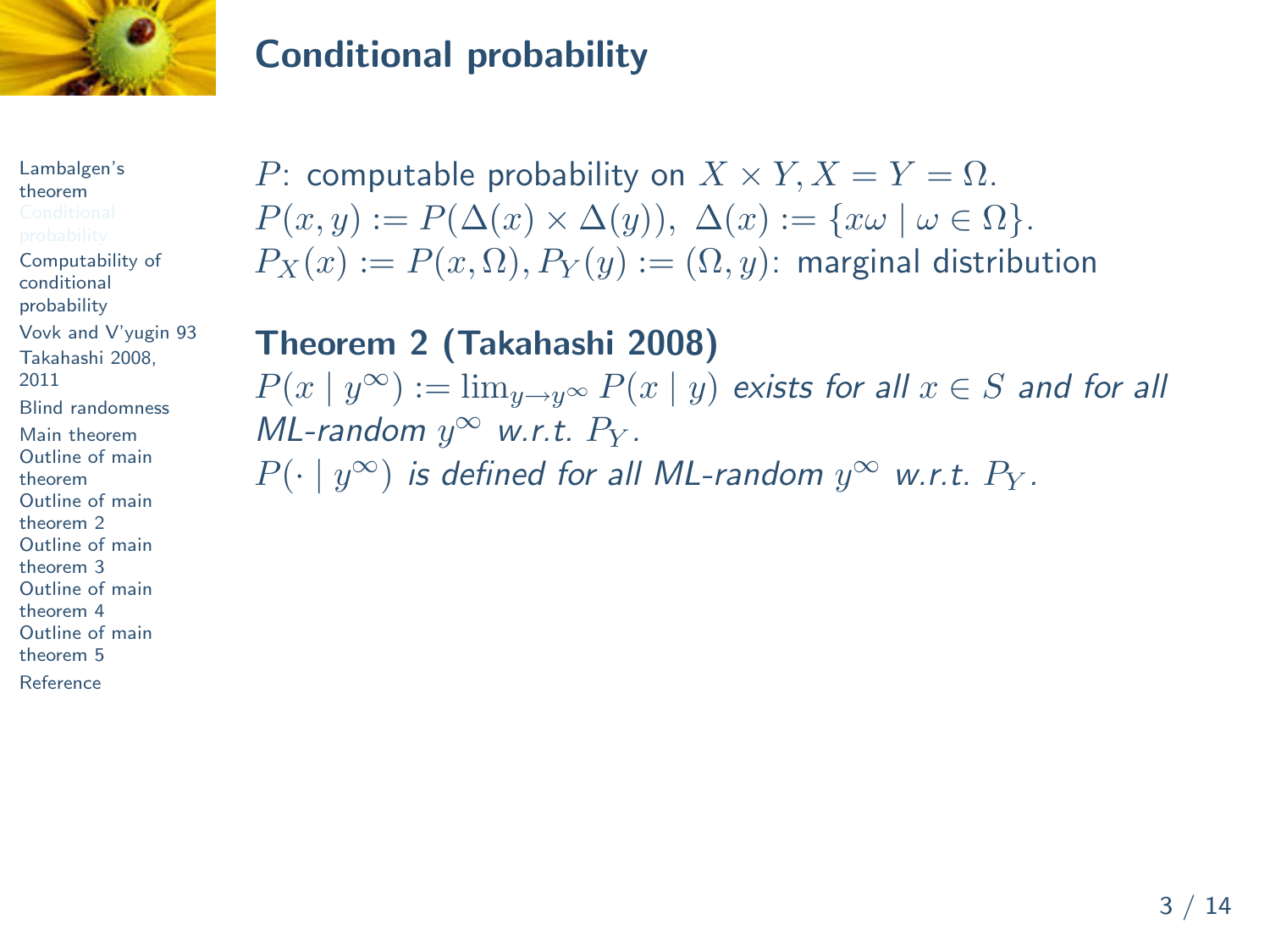

Lambalgen's theorem **Conditional** probability Vovk and V'yugin 93 Takahashi 2008, 2011 Blind randomness Main theorem Outline of main theorem Outline of main theorem 2 Outline of main theorem 3 Outline of main theorem 4 Outline of main theorem 5 Reference

# **Computability of conditional probability**

Computability of conditional probability

■ uniform computability

$$
\exists A \forall y^{\infty} \in \mathcal{R}^{P_Y} \forall x, k \exists y \sqsubset y^{\infty} \left| A(x, k, y) - P(x \mid y^{\infty}) \right| < \frac{1}{k}.
$$

■ computability for fixed  $y^{\infty}$ .

$$
\exists A \forall x, k \exists y \sqsubset y^{\infty} \left| A(x, k, y) - P(x \mid y^{\infty}) \right| < \frac{1}{k}.
$$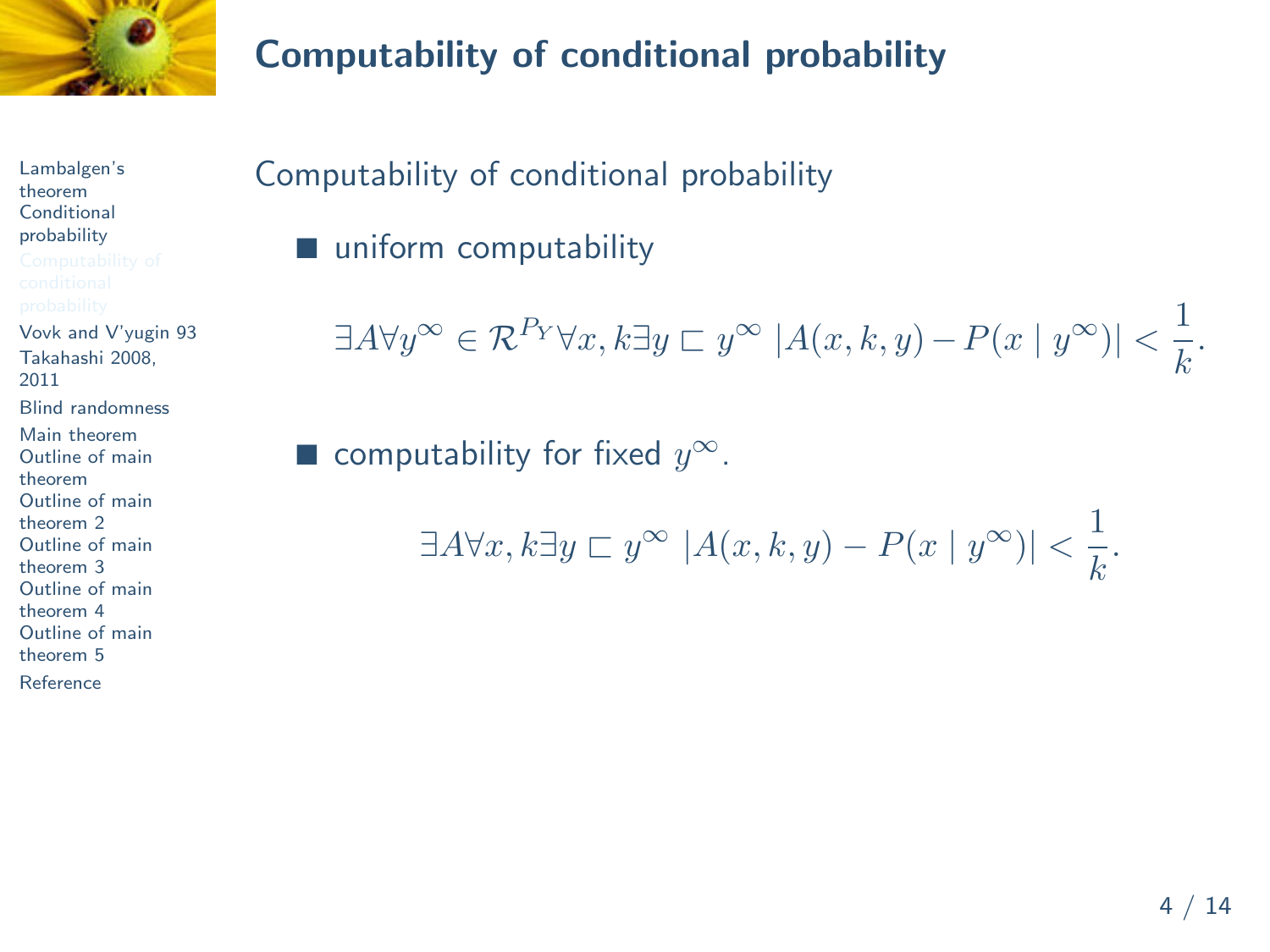

## **Vovk and V'yugin 93**

Lambalgen's theorem **Conditional** probability Computability of conditional probability

Takahashi 2008, 2011 Blind randomness Main theorem Outline of main theorem Outline of main theorem 2 Outline of main theorem 3 Outline of main theorem 4 Outline of main theorem 5 Reference

**Theorem 3 (Vovk and V'yugin)** *Let P be a computable probability on*  $X \times Y, X = Y = \Omega$ . Under the assumptions that *(i) conditional probabilities exist for all parameters and (ii) they are uniformly computable for all parameters,*

 $(x^{\infty}, y^{\infty}) \in \Omega^2$  *is ML-random w.r.t. P on*  $X \times Y$  $\int$ *iff*  $y^\infty$  *is ML-random w.r.t.*  $P_Y$  *and*  $x^{\infty}$  *is ML-random w.r.t.*  $P(\cdot|y^{\infty})$  *relative to*  $y^{\infty}$ *.* 

**Theorem 4 (Roy 2011)** *There is a computable probability whose conditional probability is not uniformly computable.*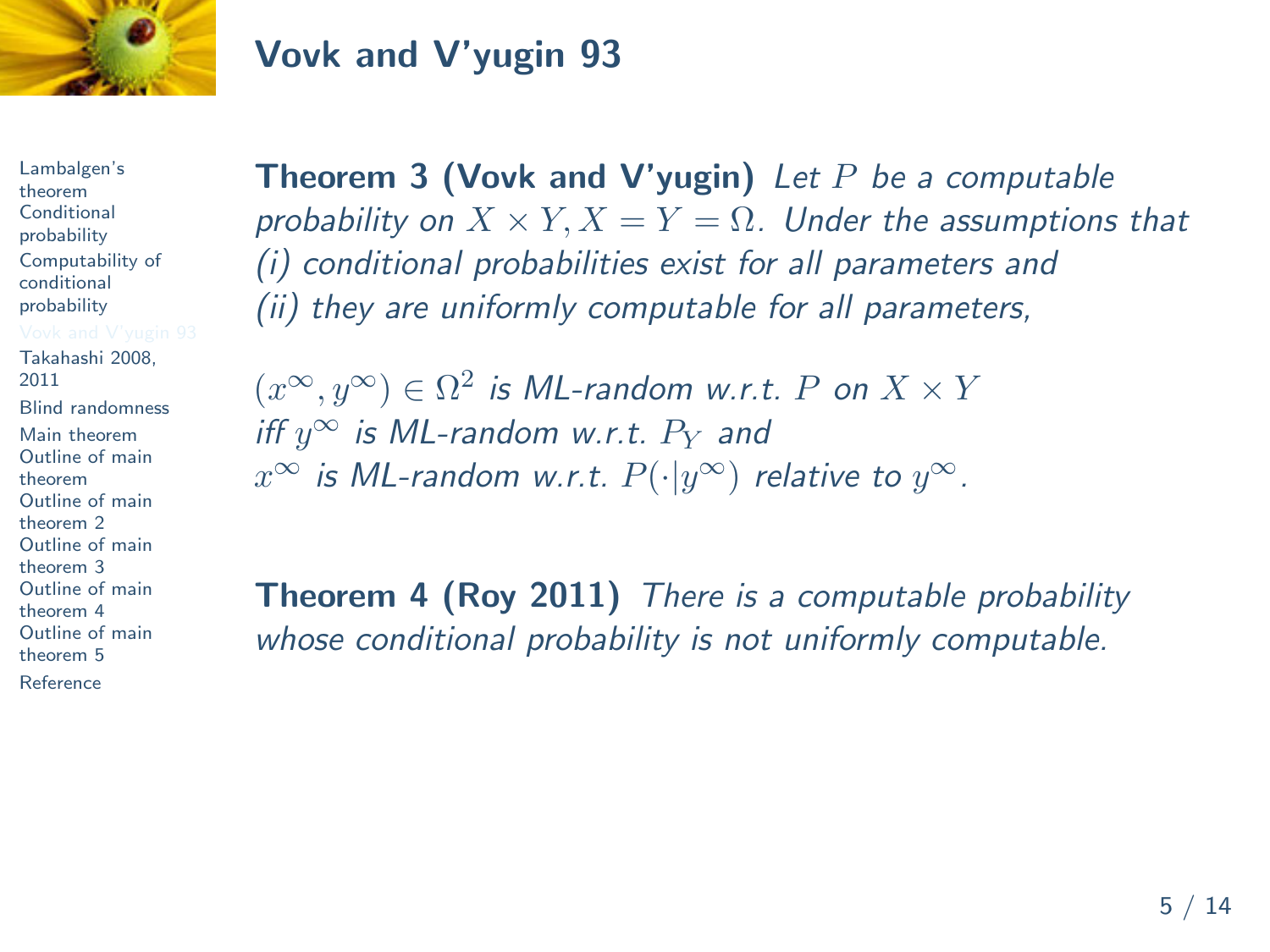

## **Takahashi 2008, 2011**

Lambalgen's theorem **Conditional** probability Computability of conditional probability Vovk and V'yugin 93 Blind randomness

Main theorem Outline of main theorem Outline of main theorem 2 Outline of main theorem 3 Outline of main theorem 4 Outline of main theorem 5

Reference

**Theorem 5 (Takahashi 08, 11)** *Let P be a computable probability on*  $X \times Y, X = Y = \Omega$ *. Fix a ML-random*  $y^{\infty}$ *w.r.t. P<sup>Y</sup> . If the conditional probability P*(*·|y ∞*) *is computable relative to*  $y^{\infty}$  *then,*  $(x^{\infty}, y^{\infty}) \in \Omega^2$  *is ML-random w.r.t. P on*  $X \times Y$  *iff*  $y^{\infty}$  *is ML-random w.r.t.*  $P_Y$  and  $x^{\infty}$  *is ML-random w.r.t.*  $P(\cdot|y^{\infty})$ 

*relative to*  $y^{\infty}$ *.*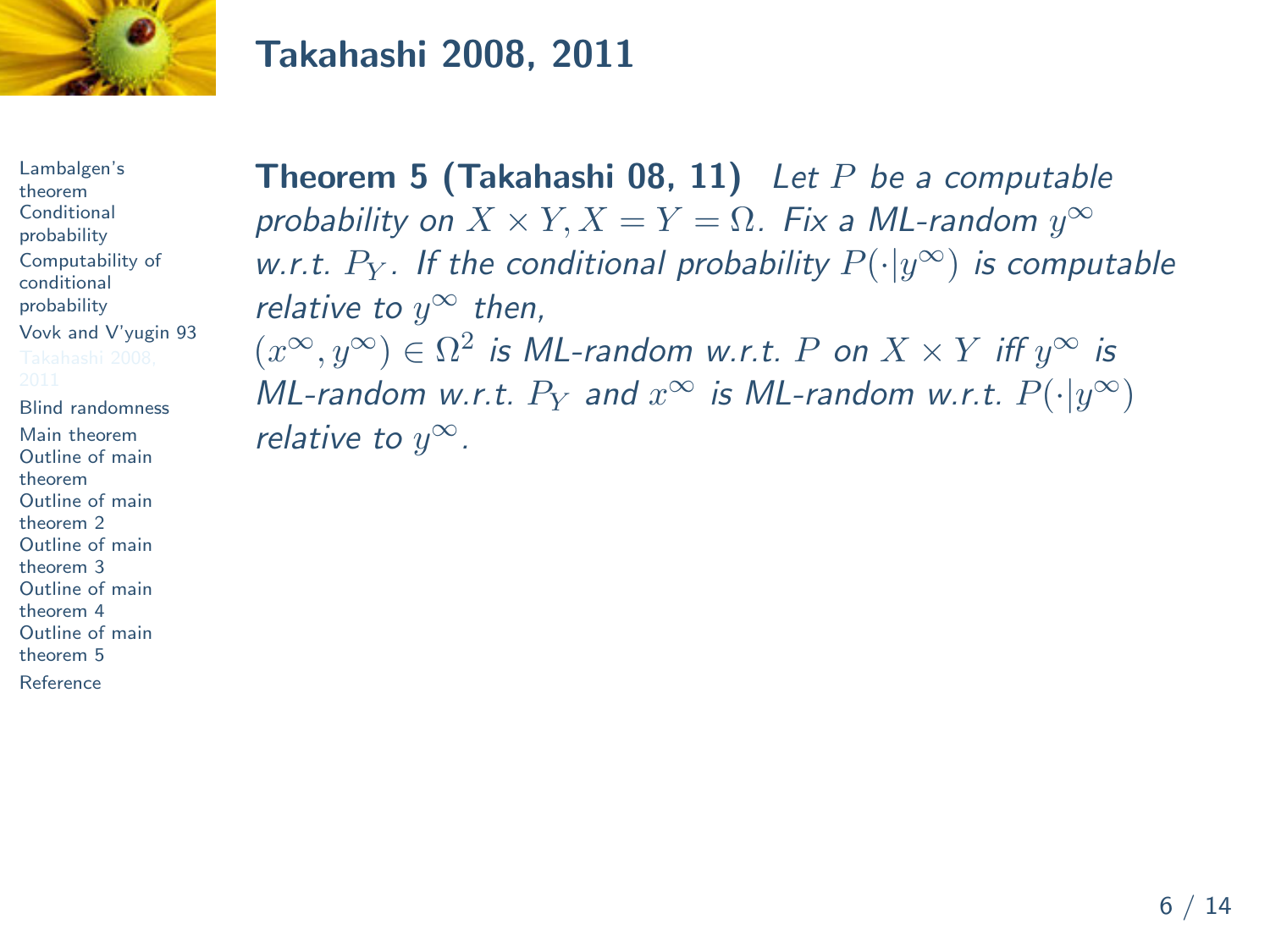

#### **Blind randomness**

Lambalgen's theorem **Conditional** probability Computability of conditional probability Vovk and V'yugin 93 Takahashi 2008, 2011

Main theorem Outline of main theorem Outline of main theorem 2 Outline of main theorem 3 Outline of main theorem 4 Outline of main theorem 5 Reference

## *P*: probability on Ω.

- blind test w.r.t. *P*: *U* r.e.,  $U_n := \{x \mid (x,n) \in U\},\$ *∀n*  $U_n \supseteq U_{n+1}$ ,  $P(\tilde{U}_n) < 2^{-n}$ .
- $x^\infty$  is blind random w.r.t.  $P$  iff  $x^\infty \notin \cap_n \tilde{U}_n$  for all blind test *U* w.r.t. *P* [Hanssen 10, Bienvenu et.al 11]. If probability is not computable, the existence of universal test is not assured.

■ blind test w.r.t. 
$$
P(\cdot | y^{\infty})
$$
: *U* r.e. set relative to  $y^{\infty}$ ,  
\n $U_n := \{x \mid (x, n) \in U\}$ ,  
\n $\forall n \ U_n \supseteq U_{n+1}$ ,  $P(\tilde{U}_n | y^{\infty}) < 2^{-n}$ .

■  $x^\infty$  is blind random w.r.t.  $P(\cdot|y^\infty)$  iff  $x^\infty \notin \cap_n \tilde{U}_n$  for all  $b$ lind test  $U$  w.r.t.  $P(\cdot | y^{\infty})$ 

Note: Computability assumptions on  $P$  and  $P(\cdot|y^{\infty})$  are not necessary.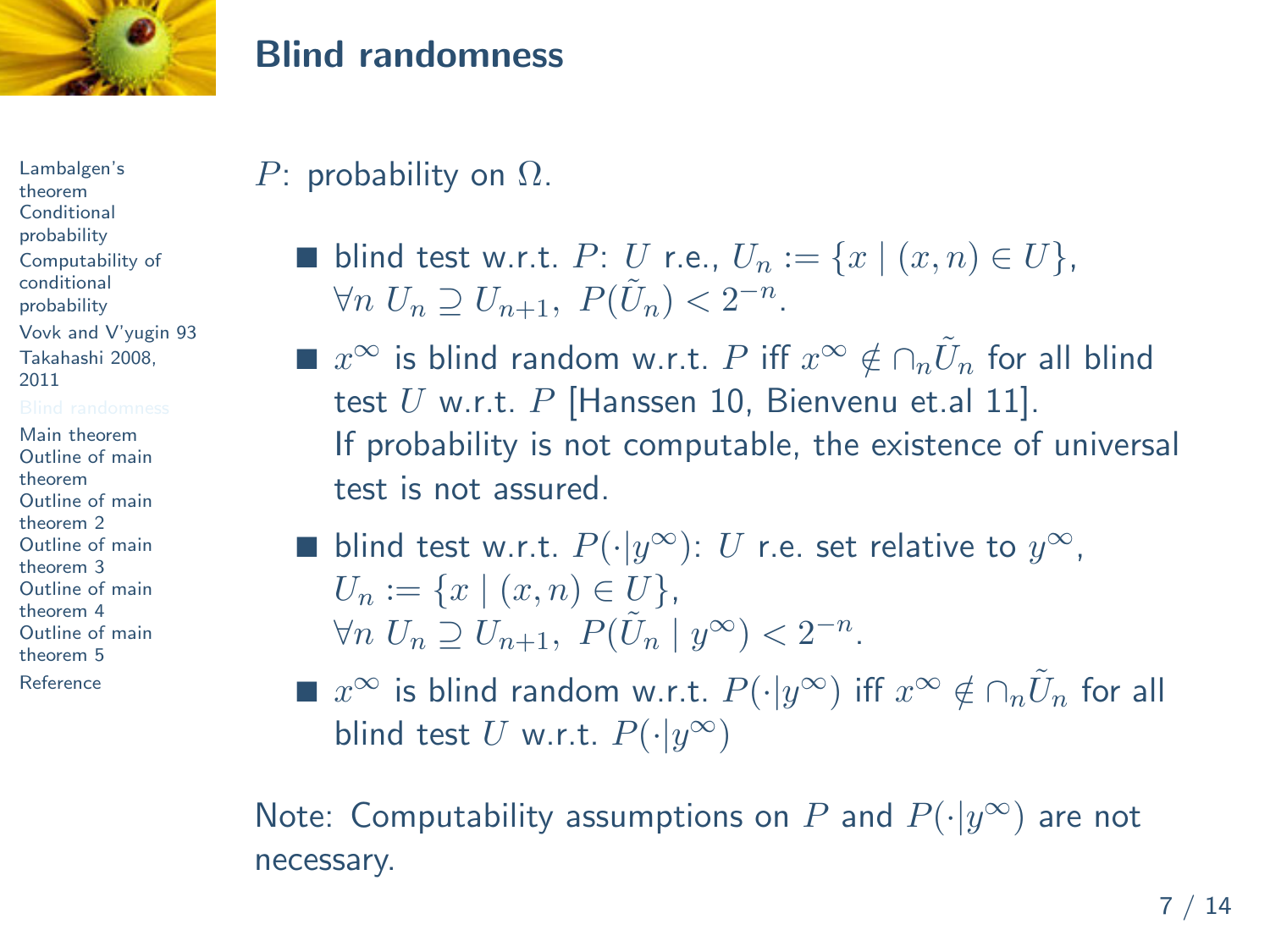

#### **Main theorem**

Lambalgen's theorem **Conditional** probability Computability of conditional probability Vovk and V'yugin 93 Takahashi 2008, 2011 Blind randomness Outline of main

theorem Outline of main theorem 2 Outline of main theorem 3 Outline of main theorem 4 Outline of main

theorem 5

Reference

**Theorem 6 (main theorem)** *Let P be a computable probability on X × Y, X* = *Y* = Ω*. Under Assumption 1 (see below), we have*  $(x^{\infty}, y^{\infty}) \in \Omega^2$  *is ML-random w.r.t. P on*  $X \times Y$  *iff*  $y^{\infty}$  *is ML-random w.r.t.*  $P_Y$  and  $x^{\infty}$  *is blind-random w.r.t.*  $P(\cdot|y^{\infty})$ *relative to*  $y^{\infty}$ *.*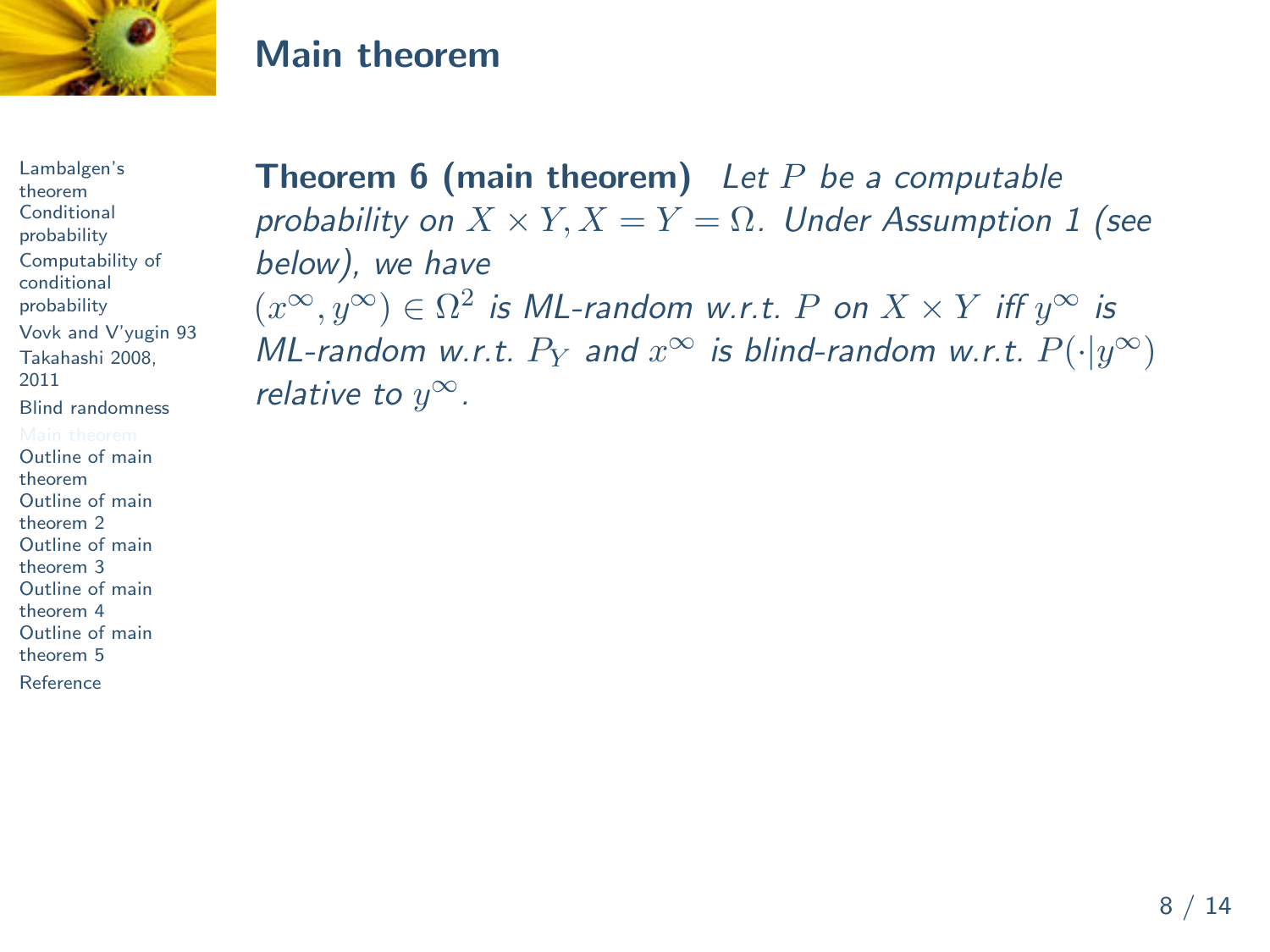

Lambalgen's theorem **Conditional** probability Computability of conditional probability Vovk and V'yugin 93 Takahashi 2008, 2011 Blind randomness Main theorem Outline of main theorem 2 Outline of main theorem 3 Outline of main theorem 4 Outline of main theorem 5 Reference

■ The if part of the proof follows from the proof of Theorem 4.2 in [Takahashi 08] since computability of the conditional probability is not assumed in the proof.

■ The proof of the only if part is similar to that of Theorem 3.3 in [Takahashi 11], however since we do not assume the computability of conditional probability, we need modify the proof.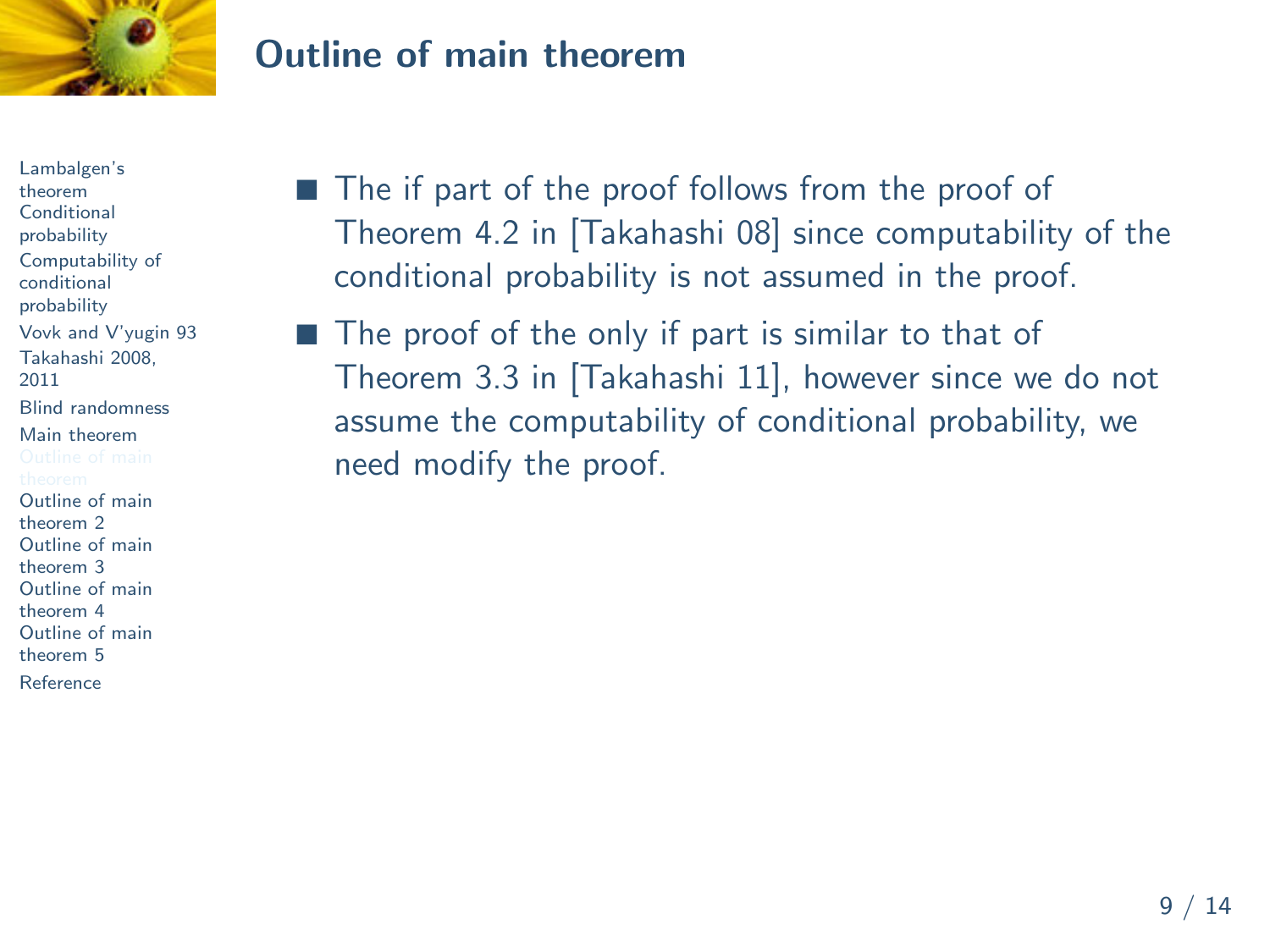

Lambalgen's theorem **Conditional** probability Computability of conditional probability Vovk and V'yugin 93 Takahashi 2008, 2011 Blind randomness Main theorem Outline of main theorem Outline of main theorem 3 Outline of main theorem 4 Outline of main theorem 5 Reference

## 1. Fix a ML-random  $\bar{y}^{\infty}$  w.r.t.  $P_Y$ .

 $2.$  Let  $V\subseteq S$  be r.e. relative to  $\bar y^{\infty}$  and  $P(\tilde{V}|\bar y^{\infty})<\epsilon,$  where  $\epsilon$  is a rational number.

3. From  $V$ , we construct r.e.  $U\subseteq S^2$  as follows:

$$
U \text{ is r.e., } \tilde{U}_{\bar{y}^{\infty}} = V \text{, and } P(\tilde{U}) < 2\epsilon. \tag{1}
$$

4. B: partial comp.

$$
V = \{x \mid \exists i, y \sqsubset y^{\infty} \ B(i, y) = x\}
$$

$$
W = \{(x, y) \mid \exists i, y \sqsubset y^{\infty} \ B(i, y) = x\}
$$
Then W is r.e. and  $\tilde{W}_{\bar{y}^{\infty}} = V$ .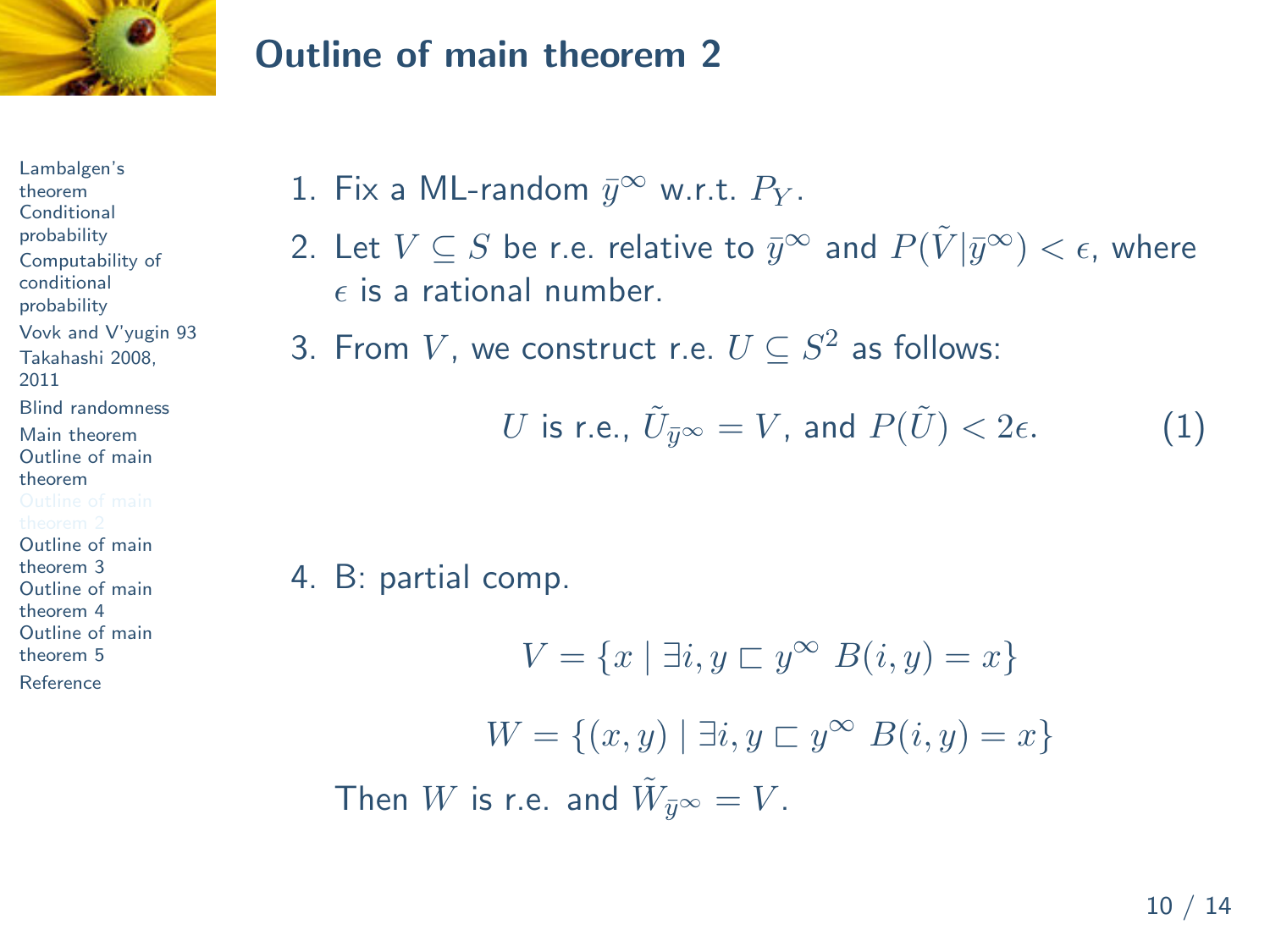

Lambalgen's theorem **Conditional** probability Computability of conditional probability Vovk and V'yugin 93 Takahashi 2008, 2011 Blind randomness Main theorem Outline of main theorem Outline of main theorem 2 Outline of main theorem 4 Outline of main theorem 5

Reference

For  $A \subset S^2$ ,  $\tilde{A} = \bigcup_{(x,y)\in A} \Delta(x,y)$ .  $W':=\{(x^1,y^1),(x^2,y^2),\ldots\}$  non-overlapping r.e. s.t.  $\tilde{W}=\tilde{W}'$  $W'_n = \{(x^1, y^1), \dots, (x^n, y^n)\}$  $Y_n = \{ y \mid \Delta(y) \subseteq \bigcap_i A_i, A_i \in \{ \Delta(y^i), \Delta(y^i)^c \}, 1 \le i \le n \}$  $U_n := \{(x, y) \mid \sum_{x \in \mathbb{R}^n} P(x|y) < \epsilon, y \in Y_n\}$ *x*: $(x,z) \in W'_n, z\ssubseteq y$  $U := \bigcup_{n} U_n$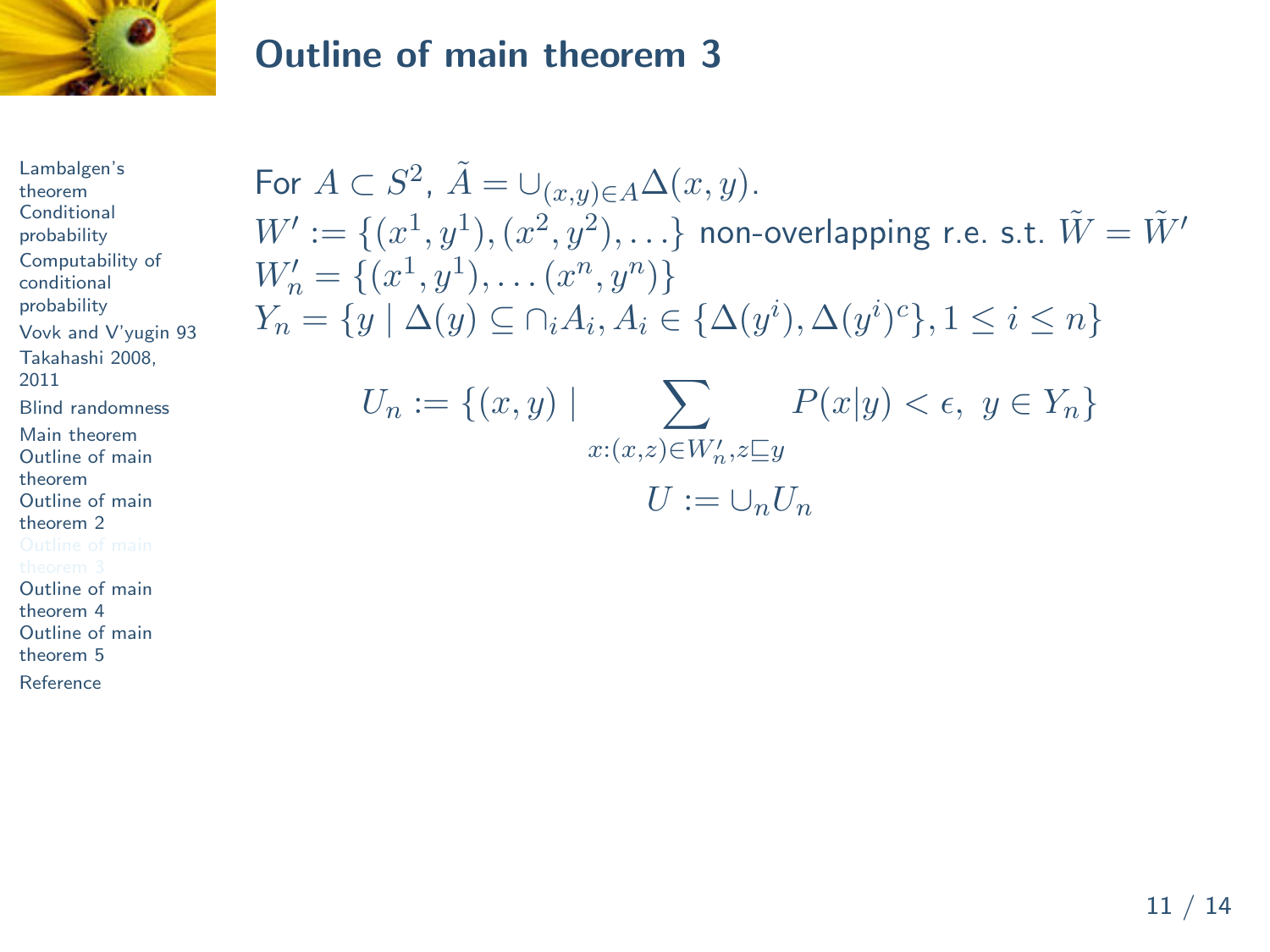

Lambalgen's theorem **Conditional** probability Computability of conditional probability Vovk and V'yugin 93 Takahashi 2008, 2011 Blind randomness Main theorem Outline of main theorem Outline of main theorem 2 Outline of main theorem 3 Outline of main

theorem 5

Reference

$$
\widetilde{\bigcup_n U} = \bigcup_n \widetilde{U}_n = \bigcup_n (\widetilde{U}_n \setminus \widetilde{U}_{n+1}) \cup \liminf_n \widetilde{U}_n,
$$
  

$$
(\widetilde{U}_n \setminus \widetilde{U}_{n+1}) \cap (\widetilde{U}_m \setminus \widetilde{U}_{m+1}) = \emptyset, \ n \neq m \text{ and,}
$$
  

$$
\bigcup_n (\widetilde{U}_n \setminus \widetilde{U}_{n+1}) \cap \liminf_n \widetilde{U}_n = \emptyset,
$$

Then

$$
\blacksquare U \text{ is r.e.,}
$$

\n- $$
P(\liminf_n \tilde{U}_n) \leq \epsilon,
$$
\n- $$
V = (\liminf_n \tilde{U}_n)_{y^\infty}.
$$
\n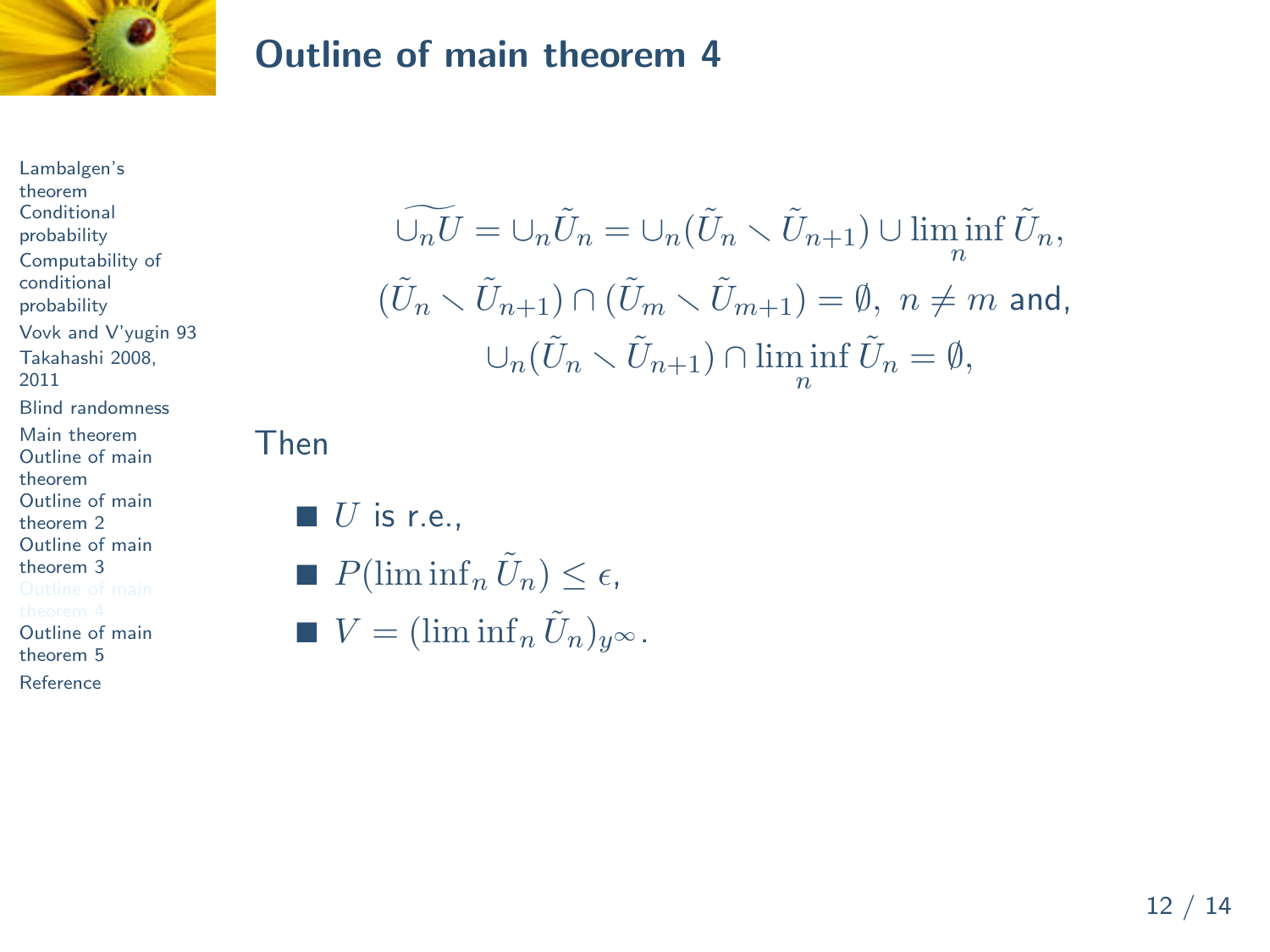

Lambalgen's theorem **Conditional** probability Computability of conditional probability Vovk and V'yugin 93 Takahashi 2008, 2011 Blind randomness Main theorem Outline of main theorem Outline of main theorem 2 Outline of main theorem 3 Outline of main theorem 4

Reference

*P*( $\tilde{U}$ ) =  $\sum P(\tilde{U}_n \setminus \tilde{U}_{n+1}) + \liminf$ *n n*  $\tilde{U}_n < \sum P(\tilde{U}_n \setminus \tilde{U}_{n+1}) + \epsilon.$ *n*  $P(\tilde{U}) = \sum_n P(\tilde{U}_n \smallsetminus \hat{U})$ <br>Let  $f: \mathbb{Q} \to \mathbb{N}$  s.t.  $\sum$  $P(\tilde{U}_n \setminus \tilde{U}_{n+1}) < \epsilon.$ Then  $P(\tilde{U}) < 2\epsilon$ . Assumption 1: *f* is computable

```
Under the assumption \cup_{n>f(\epsilon)}U_n satisfies (1).
```